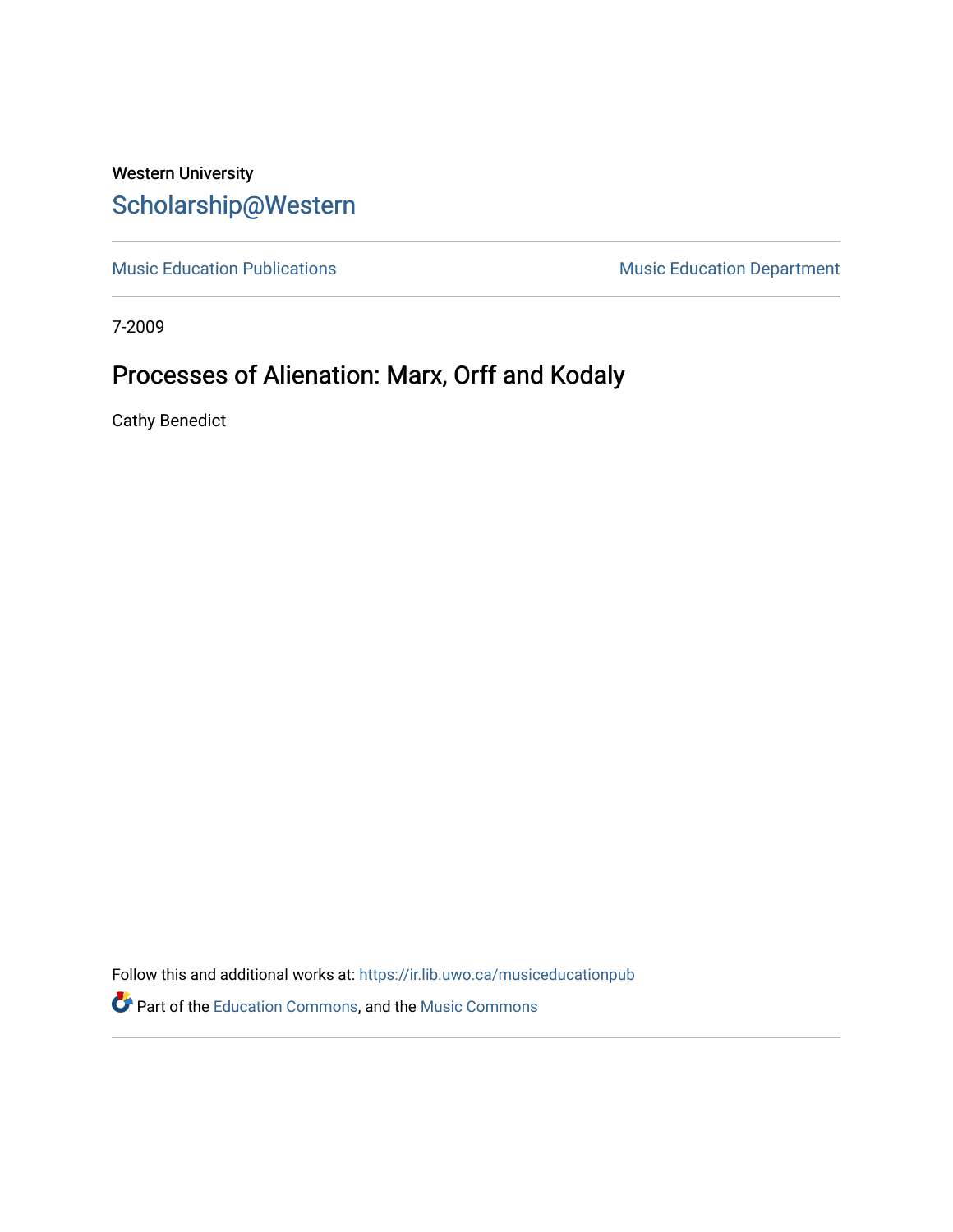## Processes of alienation: Marx, Orff and Kodaly

### **Cathy Benedict**

New York University, 300 W. 108th #15A, New York, NY, USA 10025 cathy.benedict@nyu.edu

Using Marx as a lens through which to interrogate music methodology, in particular those espoused by Orff and Kodaly, this article suggests that rather than the free play and creativity Orff and Kodaly intended, the implementation of these methods in a strict and unmindful manner, often alienates both teacher and student from musicking. Thus these methods have become more real than the music itself and as such, music making within them is abstracted from the use-value of musicking and consequently exchanged as a commodity. The article explains how methods become a form of production that serves to reproduce systems of domination as well as a very particular form of cultural capital. This lens also allows us to realise that, as we move farther away from the process of inquiry originally embedded in the conception and construction of these musical engagements, the educative process becomes more and more myopic. This, in turn, determines, delineates and narrows *possibilities of and for meaningful learning.*

*Understanding methodology as a social rather than a technical question requires a second look at the kind of selves cultivated by both schools and universities. The desire for a 'literal' practicality in educational coursework is not so much a dismissal of theory as it is an ushering in of stability and control and thus for a particular notion of the stable self. (Britzman, 1992: 254)*

*WITH this tool I shall give birth to Art! (SpongeBob SquarePants: Artist Unknown)*

*For most of my years as an elementary music teacher I both named myself, and allowed myself to be named, an Orff or Kodaly teacher. The intensive training I received in these methods, both over several summers and a year-long programme, ingrained in me narratives that constituted my words and actions, indeed, my thinking, in and out of the classroom. I look back on those years and realise that even now, as I continue to interrogate and challenge these methods, they will forever be a part of me.*

*I recall those years and I am flooded with memories of 'my' students sitting in a semi-circle holding non-pitched instruments and Orff mallets in their hands. Memories of the step-by-step, from the 'known' to the 'unknown', of the articulated sequencing from body percussion to non-pitched instruments, practicing, presenting and building on the (seemingly always already) descending minor third and ta, ta, ti-ti, ta, fill me in ways of which I am not even cognisant. Physical responses are summoned within me that speak of animism, as I recall the rhythm cards and rhythmic/melodic dictation exercises, the pitch bars removed from instruments so that students sounded 'good' and could make no 'mistakes', the endless tools of production and processes of naming that determined (in*

*A version of this text was presented at The 5th International Conference for Research in Music Education, 10–14 April 2007, School of Education, University of Exeter.*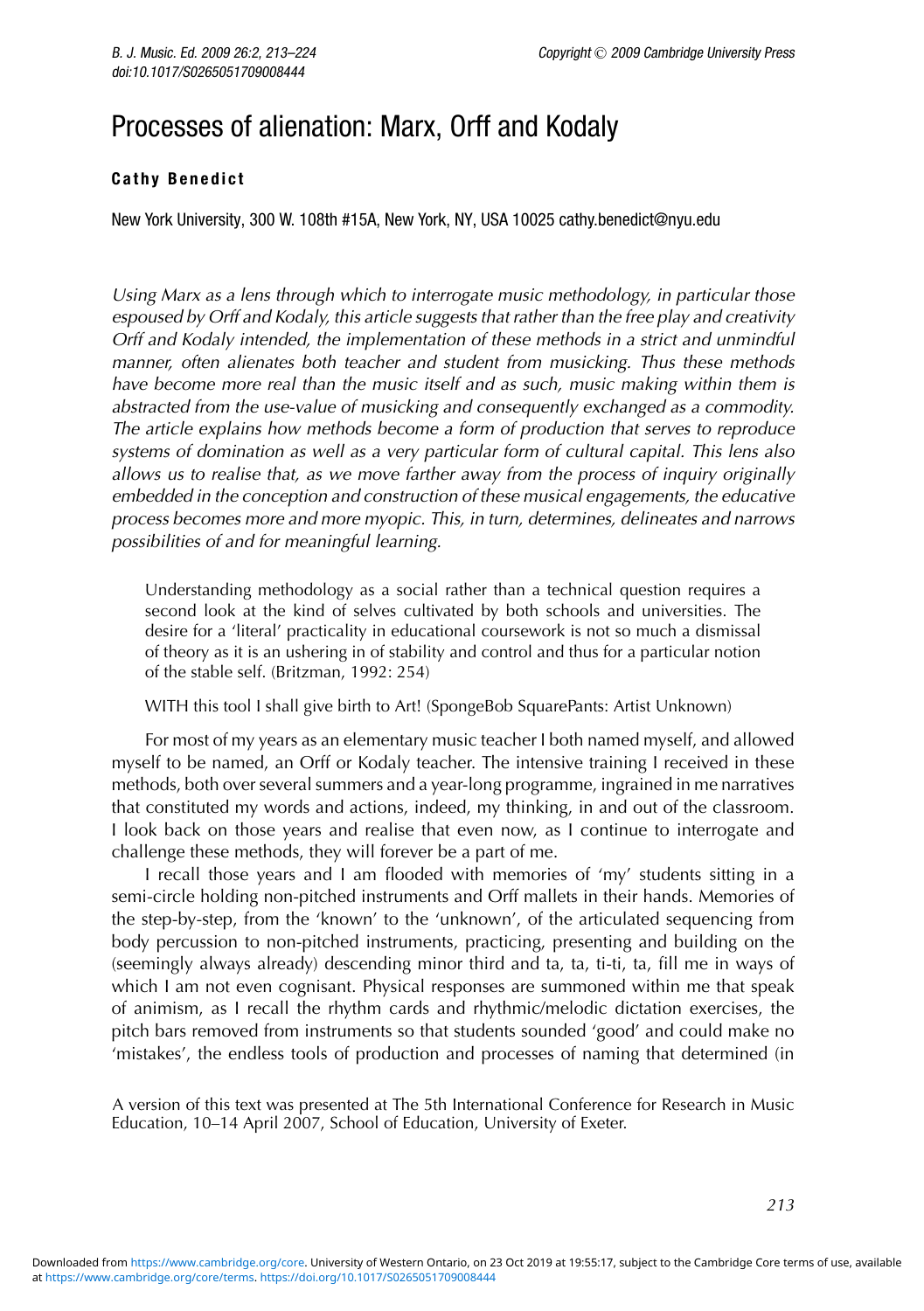*the context of 'school music') not only who we were to be musically, but what music was and could be. Wielding those tools of teaching that made me look knowledgeable and the students sophisticated in their musical knowings and understandings, I remember finding great contentment in this efficient process that brought command, product and respect. I was a successful music teacher, no doubt about it.*

*The purpose of this article is to think through Orff and Kodaly<sup>1</sup> through the lens and conceptual notions of Karl Marx. Since Marx may not seem an obvious choice for an examination of music making, it makes sense to step back and consider my arrival at such an engagement. I was drawn to Marx because I had been reading authors who were products of Marxist thought. As many of these authors, such as Freire, Apple, Giroux, McLaren, Hooks, Althuser and others had framed much of my intellectual development, it made sense that I should read my way back to those ideas that had framed such an integral part of my thinking. This 'permission' I gave myself to read Marx as an 'expression of my life' (Marx, 1994: 107–8) framed a path of inquiry for examining what lay below the veneer and deceiving appearance of the 'rightness' and 'success' of the above-mentioned methods. This textual engagement with Marx also provided a mechanism for uncovering questions that I had never asked, but always seemed percolating at the surface. And lastly, this Marxist lens provided a way better to understand the power, fervency and seductive qualities that these music methods held not solely over me, but over many, many others.*

*Thus, as I entered Marx with the desire to 'read through' his thoughts and ideas, I grappled with his texts in hopes that I would connect and find 'previously unrecognised relations and similarities between ideas' (Bruner, 1960: 20). In fact, I remember the 'Ah hah!' moment when this first occurred. I had been reading a passage that spoke of those ways in which tools, having always been essential to individual creativity, became factorised, divided between many, and made part of a larger mode of production separating creator from product. Not such a staggering thought for anyone slightly familiar with 20th century development, and yet, this process of breaking down 'music' into small increments and dividing patterns between many struck me as similar to this process Marx was describing. And in that moment, I likened tools to those mallets my students had held in their hands and those ways in which I had made sure each individual was in charge of one ostinato pattern. Of course, breaking music down into individual parts isn't unheard of in the music-making process and indeed is integral to it in many cases; it was the way mallets and non-pitched instruments had become less music making materials and more like tools in a production line that struck me as similar to the division of labour Marx was writing about. It was also the particular inscription process of my presentation of the method that struck me as problematic; the semi-circle I provided for the students felt more like surveillance and management rather than music making. The sequencing and breaking down into 'manageable' parts felt to me like an operationalised philosophy of coercion, one in which bodies are 'subjected, used, transformed, and improved' (Foucault, 1984a: 180). And finally, it was the way in which for me the method had so often taken on an aura of fetish as the students simply became tools in the process.*

*Marx would suggest that history reflects who we are and how we are as people as made manifest in our modes of production. He would also suggest that who we are is also reflected in class antagonism and the struggle to garner equal shares in the fruits of the labour process, or in our case, the educative process. Through a Marxist lens, then, how*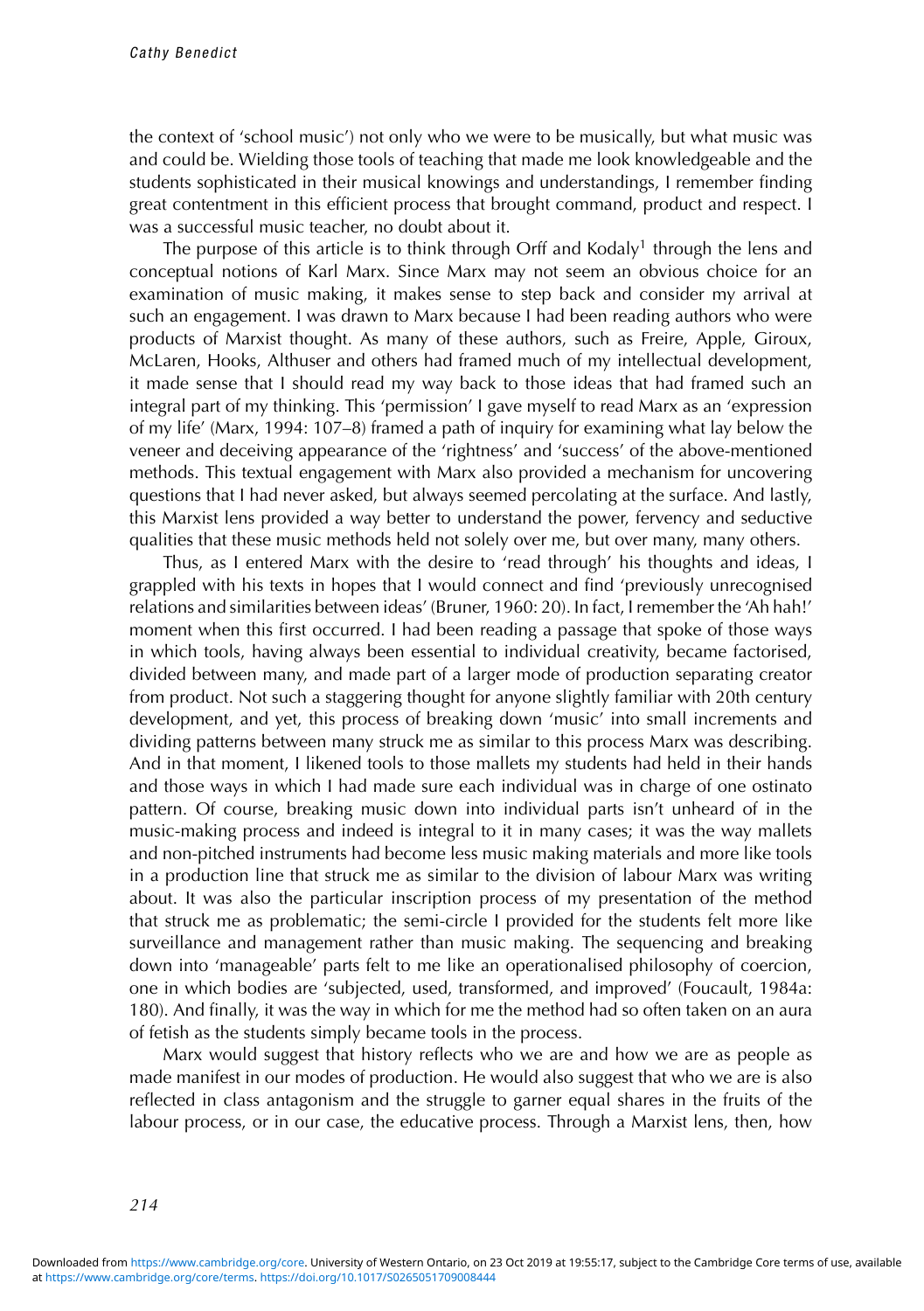*might we consider the development of these music methods and the purpose of music education? How might music educators think through class antagonism and the ways in which legitimacy in the educative process can be equated to the idea of equal shares in the labour process? Even though the purpose of music education may not be a commitment to the socialism that Marx envisioned, music educators do have the potential to deliberately and consciously attend to issues of legitimacy, power, reproduction and maintenance that are potentially embedded in the indiscriminate embracing of methods and move toward envisioning what Marx would call a 'general reconstruction of society' and 'disappearance of class antagonism' (1977: 184). Quite possibly the disappearance of class antagonism may never come to pass, yet reproduction of fixed models can be interrogated and challenged. This, however, has much to do with interrogating one's self-deception and little to do with blaming others for one's determined path. Marx is helpful in rearticulating a purpose if we are willing 'to be undone by the critique that [we] perform' (Butler, 1995: 8) and continually reengage with the purpose of music education as one that is fluid rather than one that is fixed and provides stability. And while Marx provides one way of considering an unfolding of historical processes, this is not to suggest that a Marxist lens is above critique as a mode of inquiry. Interrogating issues of legitimacy, power and reproduction can serve as a guide toward revolutionary purposes that transcends the torment and affliction of control and class struggle. However, as a way to interrogate the field of music education's constant struggle with class antagonism as inscription and coercion, other critical voices, such as Butler and Foucault, also provide ways to address identity formation, complex issues, paradoxes and a reengagement with musicking as a 'free manifestation of life and an enjoyment of life' (Marx, 1994: 53).*

#### **Carl Orff and Zoltan Kodaly**

*Both Orff and Kodaly conceptualised their musical engagements as approaches and even as philosophy. Indeed, it can be posited that it is only the subsequent ritualisation, systematisation and codification of these approaches that have rendered them methods. That said, however, what both Orff and Kodaly borrowed from the work of philosophers, such as Rousseau and Pestalozzi, is often celebrated and made notable in the literature that surrounds and supports Orff and Kodaly in such a way as to suggest philosophical legitimacy beyond examination. Getting back to these philosophers' intent, then, serves to ground these methods in a broader context and moves us away from attributing to these ideas an 'independent existence* ... *without bother[ing] ourselves about the conditions of production and the producers of these ideas' (Marx & Engels, 1978: 173). Foucault suggests, that rather than to find a beginning point or origin, the task of history is to jolt us into recognising 'the basis of [the] beginnings, atavisms, and heredities' (1984b: 80). Thus, as one familiarises oneself with the writings and musical processes of both Orff and Kodaly, as well as the websites of the national organisations of these methods, the 'basis' and 'heredity' embedded in Rousseau and Pestalozzi become apparent in ways that not only anchor these musical processes to these philosophers, but underscore the problematical nature of their precepts as well.*

*Rousseau (1956) referred to the educational system of his time as 'negative education' (p. 41), and believed that children must first engage freely with sensory impressions and*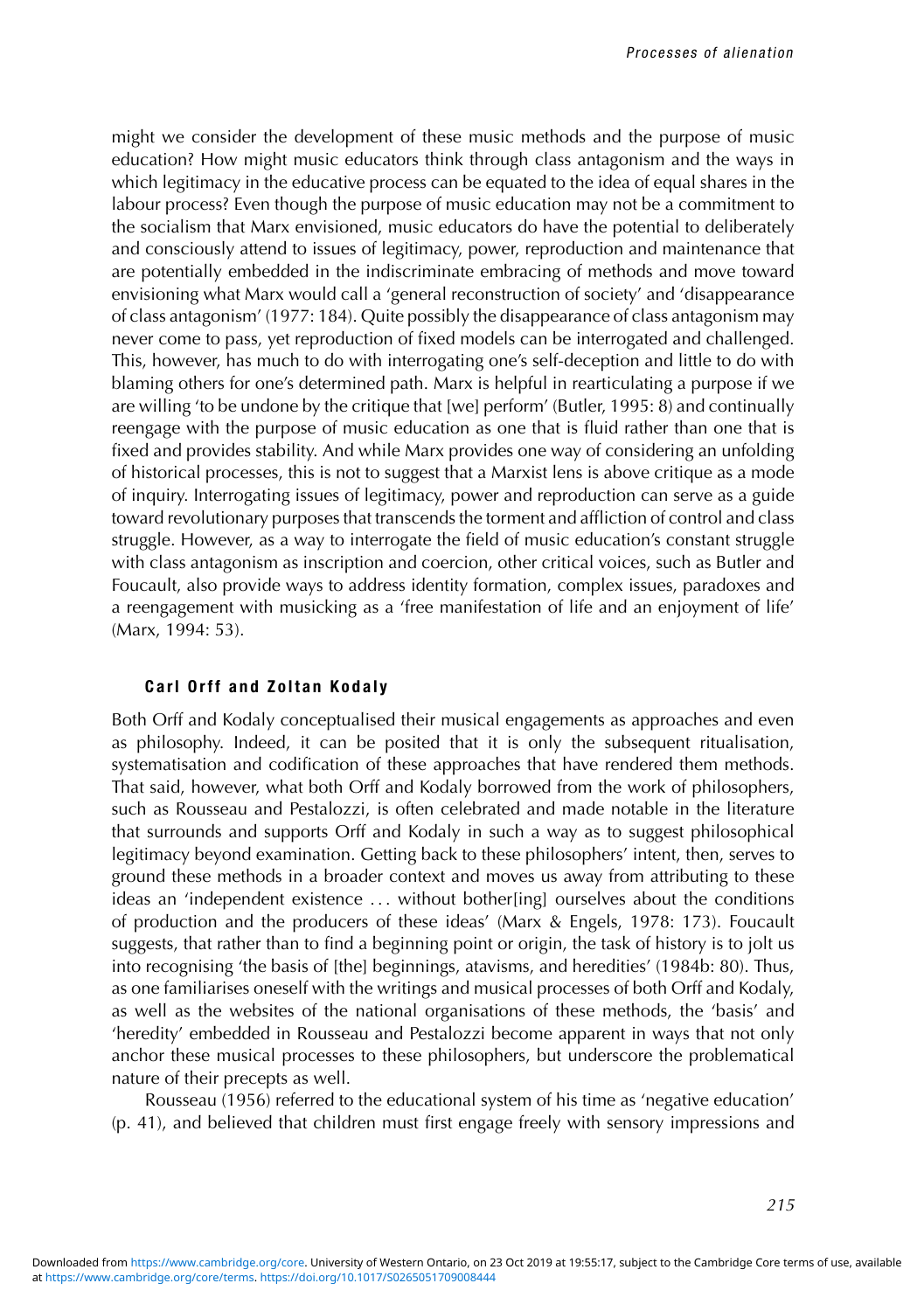*ideas before being introduced to signs or representations***:** *'In any study whatever, the representing symbols mean nothing apart from the idea of the things represented' (p. 49). He believed that if one were to begin first with signs then students would be prevented from broader understandings. This belief was also reflected in how he construed the musical process, in that he was 'no more anxious to have [a child] learn to read music than to read writing' (p. 62) and that 'the only kind of lesson he should get is that of experience' (p. 40). Rousseau wrote rather extensively on how one should educate one's child musically. It is worth quoting him at length so that the basis of Orff and Kodaly become clearer.*

*First train your young musician in the making of regular phrases with well marked cadences; next get him to connect these phrases by a very simple modulation and then to indicate their different relations by a correct punctuation, through a fit choice of cadences and rests. Above all, avoid fantastic tunes and anything with pathos or forced expression. What is wanted in every case is a simple tuneful melody with the bass so clearly marked that he can feel and accompany it without difficulty. This means that for the training of voice and ear the child should always sing with the harpsichord. (Rousseau, 1956: 63)*

*Pestalozzi, whose own writings were also influenced by those of Rousseau, articulated his 'laws of teaching' (Pestalozzi, 1894: 199) in such a way that one also is able to consider the direct correlation between his views and those of Orff and Kodaly. Among those laws:*

- *Arrange all objects in the world according to their likeness.*
- *Strengthen the impressions of important objects by allowing them to affect you through different senses.*
- *In every subject try to arrange graduated steps of knowledge, in which every new idea shall be only a small, almost imperceptible addition to that earlier knowledge which has been deeply impressed and made unforgettable.*
- *Learn to make the simple perfect before going on to the complex (p. 202).*

*Clearly, if one has a working knowledge of Orff or Kodaly, one recognises in the above quotes the 'beginnings, atavisms, and heredities' of their philosophical conception of the musical process. For example, both Orff and Kodaly believed that experience must precede symbol, reinforcing both Marx and Rousseau's idea that knowledge and facts found in books determined how we could think. Integral to this process of experience was, for both, the importance and even necessity of improvisation. However, theirs was not a process conceived of as improvisation bound by assembly-line constraints nor of controlled environments and clearly delineated divisions of labour, often made arbitrary by the key of 'folk music', and the (often limiting) melodic, rhythmic and harmonic framework that frames the folk tune. Additionally, both Orff and Kodaly believed that learning would best occur if the simple preceded the complex, and envisioned the learning process as one that needed to be broken down into small fixed steps (with subsequent elements being added systematically only when the student is 'ready'). With the intent that the music content be that of the child's 'culture', these steps suggest movement from musically simple to the musically complex, encompassing both melodic and rhythmic structures of 'folk music of the mother tongue', rather than 'fantastic tunes'. This, however, meant (and means) the possibility of not only disregarding the musical palate of students, but more and more to*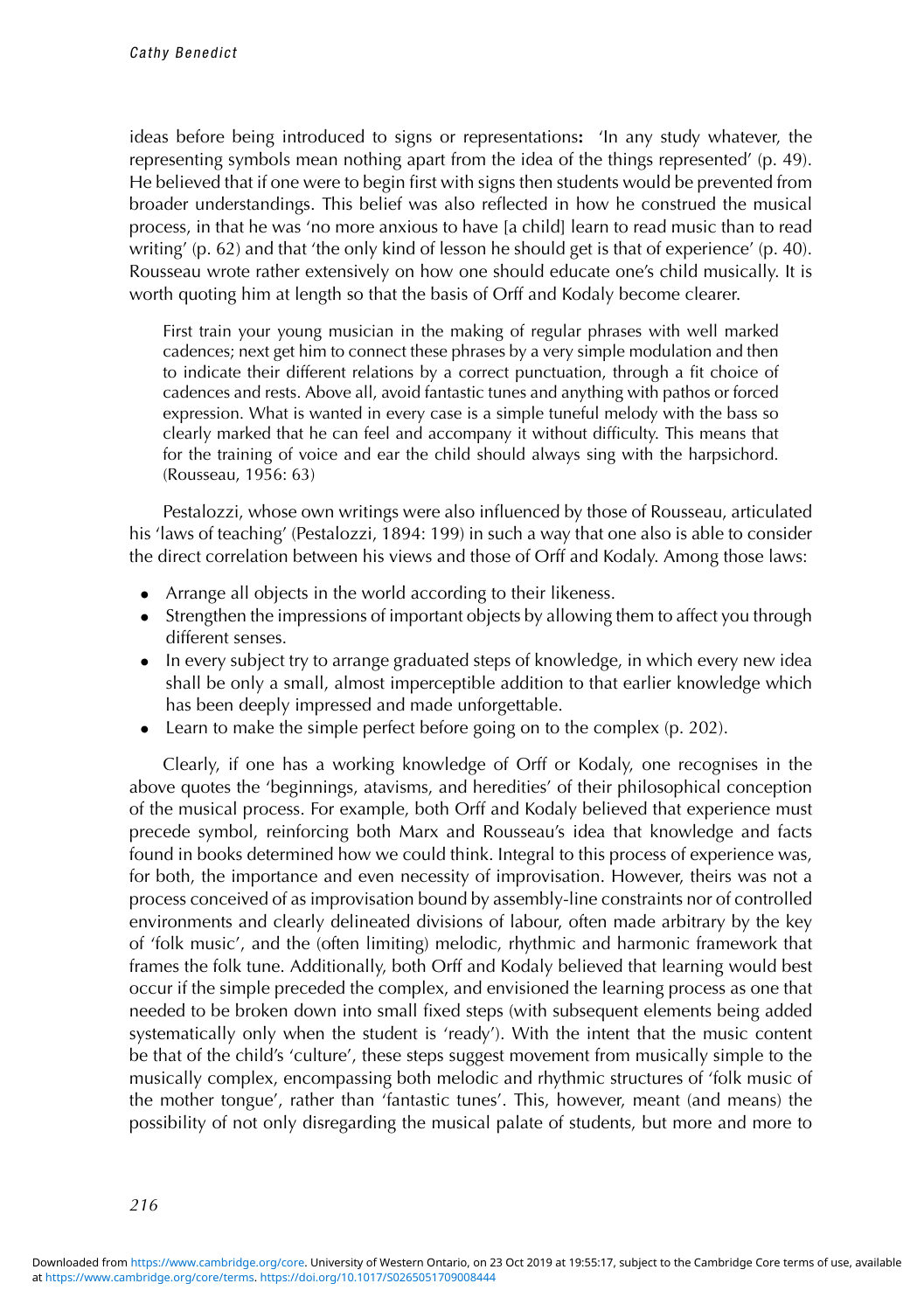*ignore the students' increasingly sophisticated sonorous and technical understandings of musics rooted in vast and multiple cultures and technologies.*

*And finally, primary to the process (or production) is the use of tools in the form of solfege syllables, hand signs, speech, body percussion, non-pitched and pitched instruments. While neither Orff nor Kodaly attribute their use of these to the influence of Pestalozzi and Rousseau, the centrality of tools, albeit understood differently, plays a fundamental role in Pestalozzi and Rousseau's construction of the social development of humans. Pestalozzi's formulation of education was based on activity rather than book learning, thus tools, and the use of tools, clearly played an integral part in his conception of the educative process. But it is the influence of Rousseau, upon whom Marx's thinking can be directly traced, to which we must turn. In his contemplation of natural law, inequality, and consequently, private property, Rousseau (1754) speaks of the role of implements, or tools, in the development of land and of shelters. He believed that private property led to society's inability to preserve balance and posited that it was through the development of implements and consequently the idea of private property from which the root of societal, or civil 'evil' can be traced. And while it may not seem evident that the solfege and hand-signs are tools in the sense of how one might consider the hammer to be, the purposeful, methodical use of these suggests tools that can be and are often used toward a particular functional and efficient end, thus rendering places of musical and creative possibilities as possible sites of private property, management, control and limitations.*

*The process and production of these methods is one in which the 'problem' (and hence, 'success') is defined as guided musical engagement, making it possible to address how to move toward that goal, and consequently whether the student is progressing toward (or has achieved) that goal. All of which speaks to a scientific and technocratic model of education with 'delineated content, predefined skill acquisition, sequential instruction, [and] teacherproof procedures' (Hamblen, 1985: 2). So while the intent may be to involve children in a process of musical engagement that is self-expressive and creative, the tools of these modes of production, including a particular 'folk language', can actually be used in such a way that alienates the students from a conception of musicking Orff and Kodaly envisioned. Thus, it is not just the musical presentation that almost always appears sophisticated, persuasive and winning that becomes a commodity, it is also the approach or method, as a mode of production, that ends up being exchanged as a commodity.*

*In the following section, I present a brief overview of some basic Marxist concepts that will serve to set up both the idea of methods as a mode of production and as a lens through which to consider the shift from the use-value of musicking, that both Orff and Kodaly desired, to that which functions as exchange-value commodity for both student and teacher.*

#### **Use-Value Exchange-Value and Modes of Production**

*I* am interested in [the work of Marx] because some of his analyses and concepts tell *us a good deal about who we are, where we are, and how we might change who and where we are. (Critchley, 2008: 12)*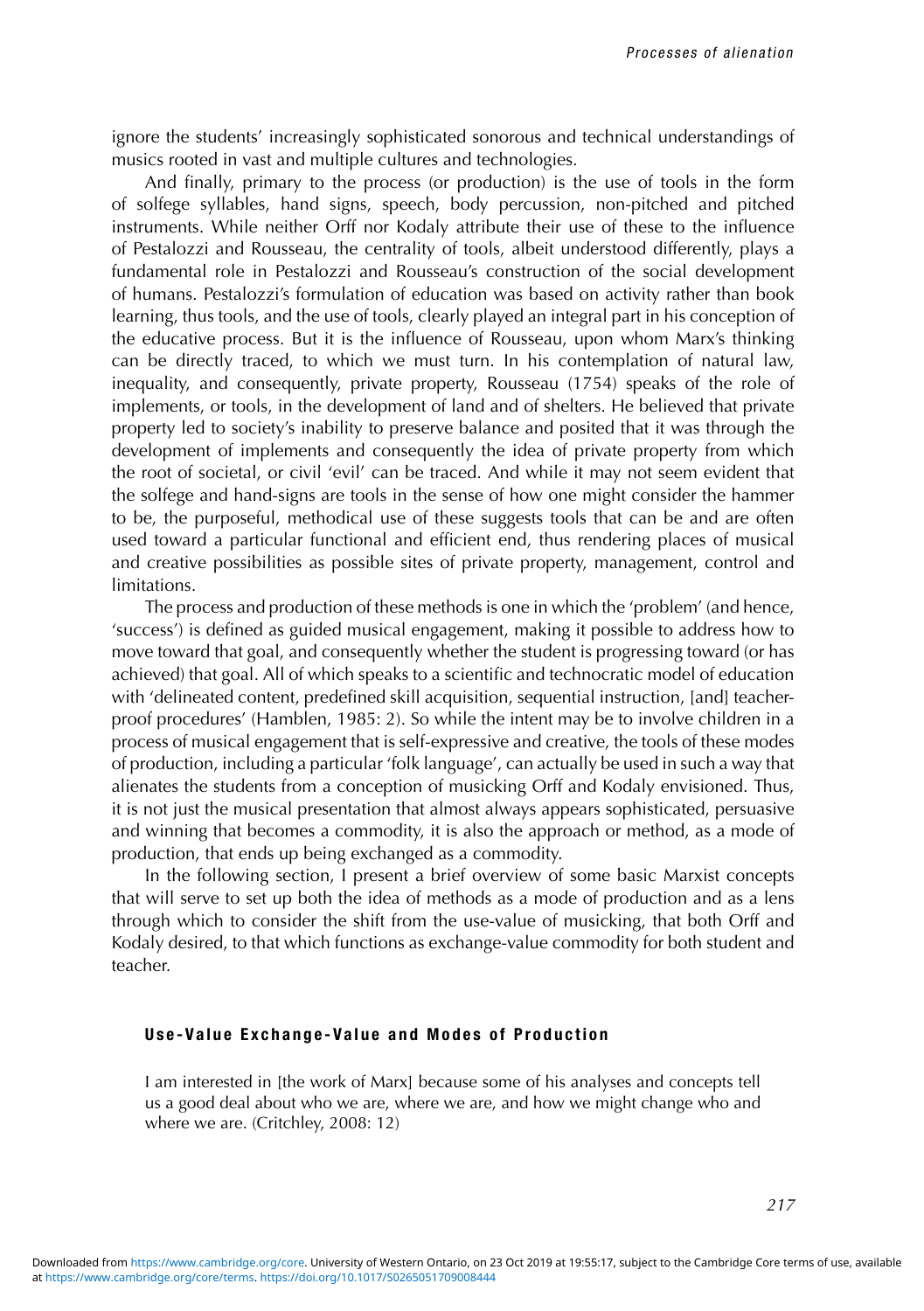*How we might change where we are in the educative process is a constant advocacy concern of music education organisations. However, how we might change who we are ranks much lower in the hierarchy. Consequently, one way Marx can inform our work is as a lens through which we can begin to determine who we are and how we have come to be. The widespread, almost universal acceptance of Orff and Kodaly as teaching methods is simply one manifestation of what I see as a struggle for recognition and worth in the educative process. My concern with the use of these methods, then, is two-fold. One, with their systematised structure of order and sequence they take the place of critical thought and agency, and two, in the process of self-estrangement from the kinds of problem posing found in musicking situations that are less clearly delineated by sequential ordering, both students and teachers become alienated from themselves. Therefore, Marx also provides a lens through which to consider the history of music education as the history of becoming alienated from bringing into being that which we love. In German Ideology, Marx and Engels begin to articulate their conception of history.*

*The first premise of all human history, of course, is the existence of living human individuals* ... *The first fact to be established, then, is the physical organization of these individuals and their consequent relationship to the rest of nature. (Marx, 1994: 107)*

*History, for Marx and Engels, begins with the process of satisfying basic needs that arise in our existence as natural, social beings. Fulfilling these needs, which requires 'the action of satisfying and the acquisition of the instrument for this purpose' (Marx, 1994: 115–16) creates new needs. Thus, embedded in the process of satisfying needs is the construction of new tools, mechanisms, methods, etc., necessary to realise the new needs. For Marx, the production of new needs is the first historical act and it is the differing and evolving modes of production, or activities, that determine social life and human history. These modes of production, which in Marx's view, are controlled by those who have the 'means of material production at its disposal' (1978: 172), represent all forms of human activity (including art) and must not be viewed simply as the reproduction of human life, but rather as an expression of life, and thus, of who we are. Therefore, who humans are is 'dependent upon the material conditions that 'determine' the production' (p. 108), as well as dependent upon those who control those conditions. Consequently, what and who we are (and become) is thus intertwined with not only what and how we produce, but who controls the means of the production.*

*Even for those who are not Marxist scholars or critical theorists, considering music as a commodity takes little effort. In fact, and unfortunately, the normalcy of this word distances us from attending to the human agency of this construct. However, even at the most rudimentary level, most people would agree that music can be, has been, and often is, exchanged for something other than personal enjoyment and pleasure. Atalli (1985) traces the path of music as a commodity and identifies the beginning point as the 19th century. 'Among sounds, music as an autonomous production is a recent invention. Even as late as the eighteenth century, it was effectively submerged within a larger totality* ...*' (p. 3). However, music as a commodity can be traced back to the first organised sounds humans produced as something simply of use-value that would satisfy what Marx referred to as the human characteristics of social and creative expression. Elliott (1995) writes that musicking,*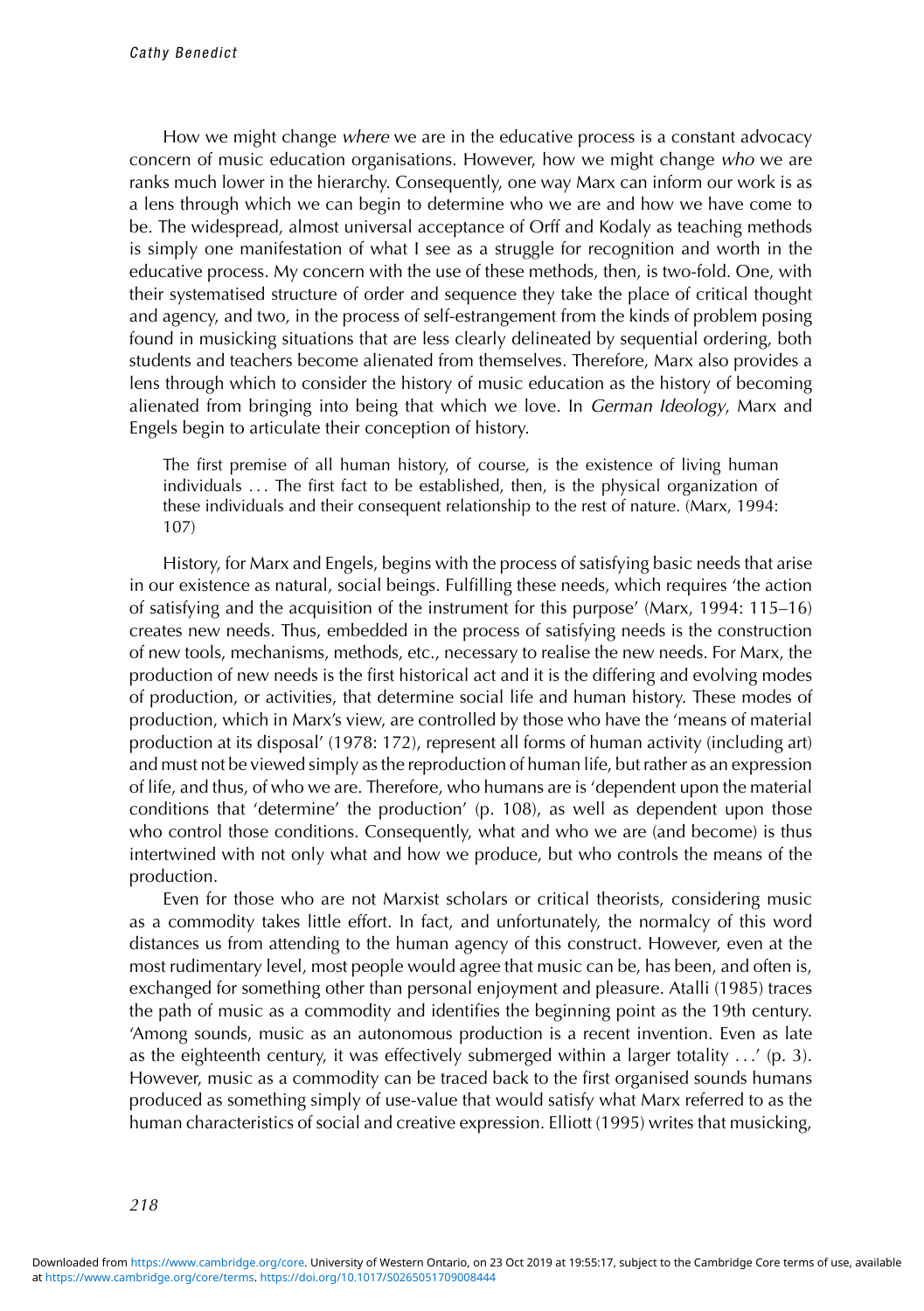*as a 'strangely impractical endeavor' (p. 109), does not appear to satisfy a biological need: 'Homo sapiens is the species that 'musics'' (p. 109). And while music does not serve to satisfy hunger, thirst or provide shelter, the making of music can be viewed as subsistence, a 'thing' or process that satisfies social and creative needs. Small (1998) would say, as music is not a 'thing, but an activity, something that people do' (p. 2), it makes sense that people would find great use and do this 'thing' together socially, and in the process create new processes, or modes of production and ways of 'musicking'. Music, or musicking in this case, may be exchanged for fulfilment and pleasure, but not exchanged in ways that deny the musicker agency and presence in the process.*

*Thus, music as a commodity is not a 'bad thing' in and of itself, not as long as its use-value brings satisfaction for a basic human need. For Marx, a commodity is,*

*first of all, an external object, a thing which through its qualities satisfies human needs of whatever kind. The nature of these needs, whether they arise, for example, from the stomach, or the imagination, makes no difference. Nor does it matter here how the thing satisfies man's need, whether directly as a means of subsistence, i.e. an object of consumption, or indirectly as a means of production. (1977: 125)*

*It is only when the commodity becomes exchanged for something other than the satisfaction of basic needs that it begins to mask, deny and disregard the relation of the person to the process of creation. In the case of music methods, musicking morphs into an exchange value when the worth and systematic process of the methods, or the mode of production, and thus the performance, is used in exchange for something other than use value. Hence, what we need to consider and what is at the heart of this discussion, is what this exchange brings; for what, and to whom? In the case of music and music education, a discipline that has never been considered basic to the educative process, these methods, that often produce controlled and managed classrooms, seemingly sophisticated performances that appear to 'work' for all, are used as exchange for legitimacy in the educative process.*

*Thus, the exchange-value of performance (and the mode of production) is legitimate or of equal value to that of other disciplines and their ways of knowing and being able to do, only if the time and effort, or the labour-time, is the same in its production, and equal, or 'have therefore the same value' (Marx, 1977: 130) to those of the 'basics'. Consequently, traditions and rituals such as competition, higher awards, superior ratings – all of which must be pursued with blind intensity, furthering the division of labour and the alienation process that separates students from the use value of musicking – have the same value in an educative process that is marked by measurability and accountability. However, it is not only student/musicians who are alienated from the educative process and possible dialogue of interrogation with the teachers. The teachers, who presume to own the mode of production, are in reality alienated from the educative process as they are, in reality, handmaidens to a discourse of normative and commonsense social production of what counts as knowledge and unfortunately, in many cases, what counts as music.*

*In the quest for a performance that reflects established 'quality' repertoire, and thus cultural capital and legitimacy, the labourer (student/musician) is a cumbersome necessity. With the preferred outcome of a performance that seems to transcend the necessary requisite of the student/musician, the labourer (student/musician) is abstracted from their use-value, indeed, expendable. Thus, the performance and the mode of production,*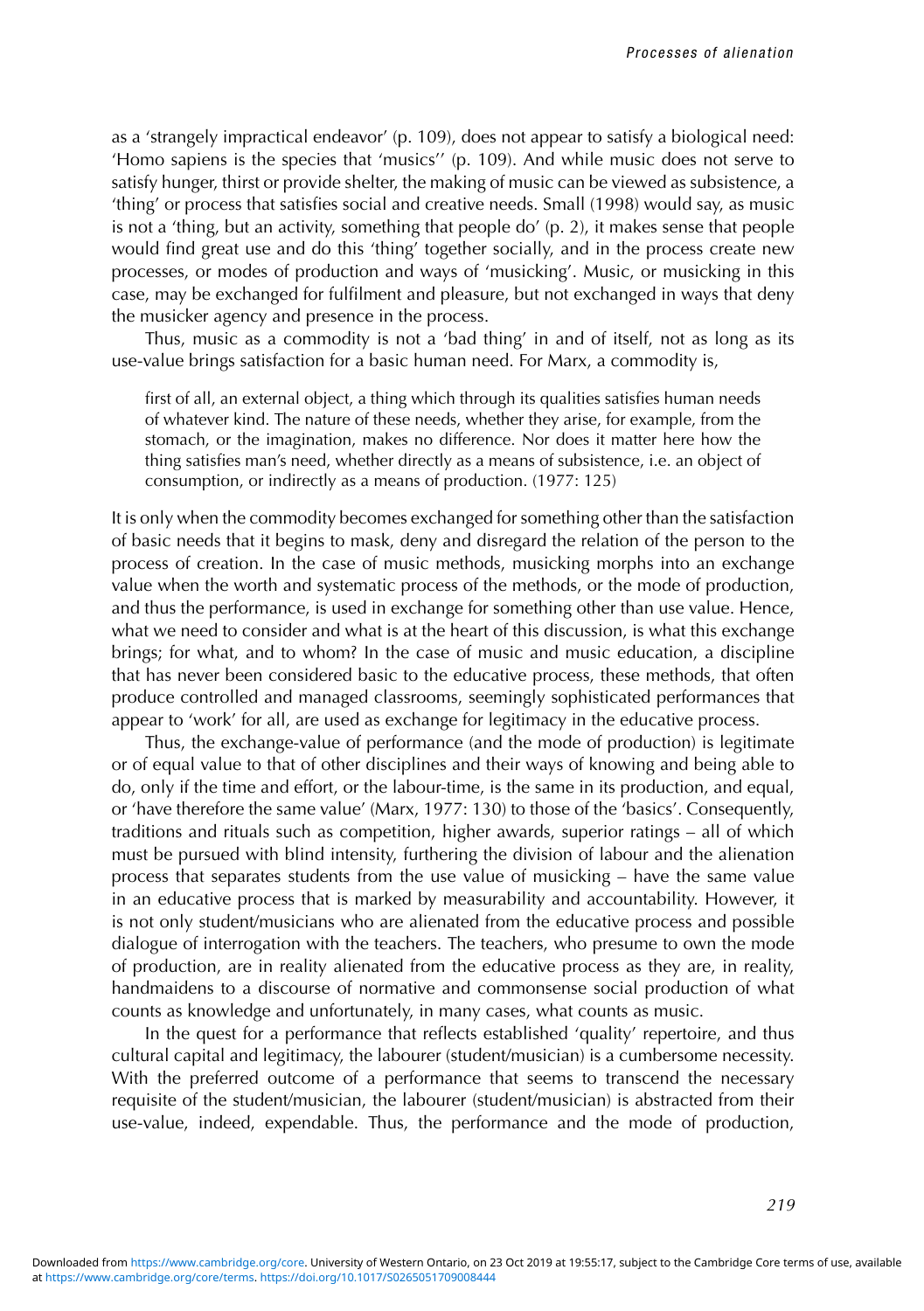*takes on the fetishism of a product that is seemingly produced without human agency. Methods become more real than the music and the student/musician's worth is that of their exchangeability. As such, as Ollman (1976) points out, '[This] product, which is meant to satisfy human needs, serves instead to re-order the lives of the people who come into contact with it, getting them to act in ways that affirm its character as a capitalist product' (p. 200). This product, that speaks to fulfilment of one of our most basic social needs, reorders the lives of teachers and students constructing also that which becomes 'school music'. Unfortunately, the desiring of legitimacy, which has been shaped by the existential situation of the status of music education and music teachers, crafts and presents 'right' and 'true' (false) choices that present themselves as the only way, the only answer, for what a music programme in an age of measurability and accountability can be. Considering Marx, Wood (2004) points out that,*

*Those*...*who choose methods of production which maximize profits will survive and flourish; those who make different choices will lose their capital and the social power it represents. (p. 47)*

*Compliant and obedient, we so often see these methods as our only choice, as ways to bolster and save the profession and our students; methods as salvation. This 'choice' is not only a non-choice, but what Noddings (1992) would say is 'morally wrong and pedagogically disastrous' (p. 154). If, then, as Marx suggests, that what we are is what and how we produce, what of these methodological choices and how have they conditioned us as educators and as humans? In German Ideology (1994) Marx writes that 'Consciousness does not determine life, but life determines consciousness' (p. 112). For Marx, embedded within living life and freedom is an expected agency that indeed determines consciousness; an agency that challenges and interrogates ideology that produces false consciousness, so that we might disrupt 'false conceptions of [ourselves], about what [we] are or what [we] ought to be' (Marx, 1994: 103). Agency, in many ways, means active disruption and constant interrogation of the choices (and non-choices) we make. It is to unmask the self-alienation that comes from the most base level of survival grounded on production.*

#### **How method functions**

*Does our teaching, our use of particular sets of practices and forms of discussion, subjugate? (Britzman, 1992: 257)*

*Foucault (1980), in writing of the 'how of power' (p. 92) asks the question, 'what rules of right are implemented by the relations of power in the production of discourses of truth' (p. 93)? Foucault suggests that it's not just the legitimacy issues embedded in 'right' at which we should be looking or considering, but rather what 'methods of subjugation' are being instigated in the name of right (p. 96). If we use Marx to challenge methods as a discourse of truth – in which 'right' musical engagements could be construed as private property, enslaving and owning both teacher and student – we are then able to consider the ways in which teacher and student/musician is subjugated through this mode of production; alienating both student and teacher from the music making and reproducing a larger educative process that is intent on doing the same. Methods, conceived of as*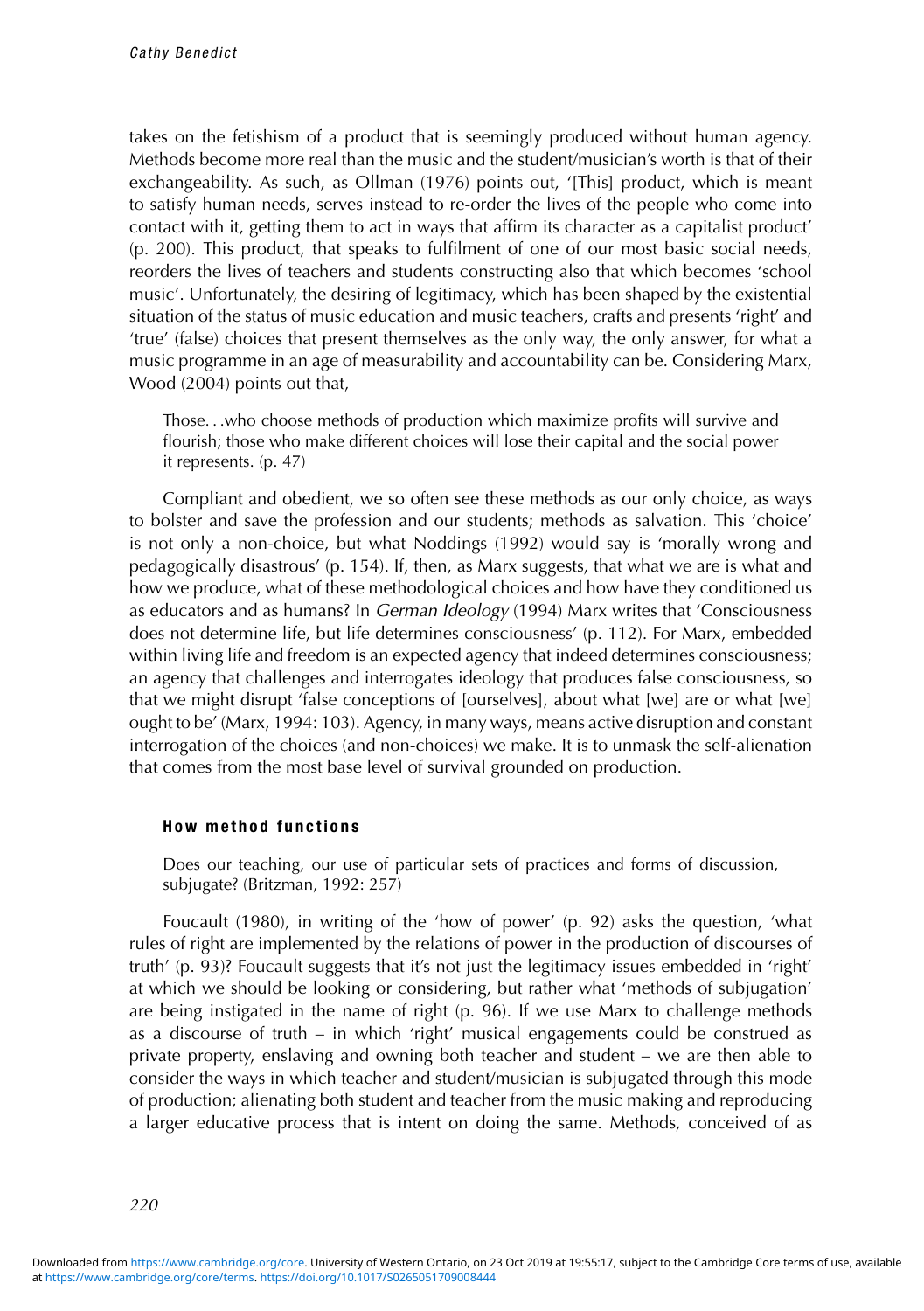*private property, do not actualise or engender relationships that are sustained by use-value engagements, or concrete interactions that engage and fulfil creative expression. Rather, as Rousseau believed, private property serves to incite hunger and greed that corrupts and deflects the ability to see ourselves as a whole and thus, not only divides human interests as a community, but acts for Marx, as a 'denial of freedom' (Brenkert, 1979: 126).*

*While Marx (1994) was not the first to speak of religion as an opium for the people, it is he who is often remembered for calling our attention to the ways in which the creation and search for religion is a manifestation of human suffering tethered by the realities of the world. Religious suffering is at once a reflection of 'real suffering and yet at the same time a protest against' (p. 28) the conditions of that suffering. The constraints of many of our teaching realities are those in which suffering is indeed a part of the lives of our students. I am certainly not suggesting or equating the suffering endured by many peoples in this world to those of music educators who are culpable and complicit in how they shape and have been shaped by the conditions and contradictions in which they have found themselves. Consider that music methods have not only functioned as religion through and in which teachers find comfort, but as a universal language where music methods are 'colour blind' and seen as a way to 'even the playing field' for students. Regelski has written of the engagements with the doctrine of these methods as 'coming close to the worship of religious idols', and refers to this practice as 'methodolatry' (2005: p. 13). Marion Flagg writes of the 'consoling appeal' of Orff in 1966, right around the time Orff was becoming ingrained in the fabric of American music education.*

*The simplicity of the Orff approach has the consoling appeal that the complexities of living in today's world can be pleasantly and safely ignored. Would that it were so! Everything around and within the music education profession tells us otherwise—that we must catch on and catch up, not matter how complex, disturbing, and terribly exciting this new world of simultaneous relations is. (Flagg, 1966: 30)*

*Few would dispute that the contradictions of the world are such that it is both complex and disturbing. But is there also 'musical suffering?' Can this desire and need for method be considered an opium? Is method our 'sigh of the oppressed creature' and a manifestation of 'illusory happiness' (Marx, 1994: 28)? I would suggest that not only has worship of method made 'success' illusory and thus prevents critical engagement with consciousness, method also serves as a mode of domination that functions as a way to reproduce divisions that alienate us from the very musical engagements that can and ought to bring humans use and satisfaction.*

*Neither Orff nor Kodaly referred to their approaches as methods, and they certainly never referred to them as ideology. Yet, it is the 'production and representation' (Darder et al., 2003: 79) of meaning, and particular views and ritual practices, and the way in which they often function as 'apparatuses of control' (Foucault, 1980: 102), as well as the common-sense element and irrefutable world view embedded in these methods (they 'work') that renders them ideology. The particular, predetermined end-point these methods serve and the power structures they mask, the assumption that literacy is an integral element of what it means to be a musician and for Kodaly thus, a 'better human being' (Kodaly, 1967: 3), and the cultural capital these methods preserve, through the exploitation of not only the student/musician but the music teacher as well, seem very much to be*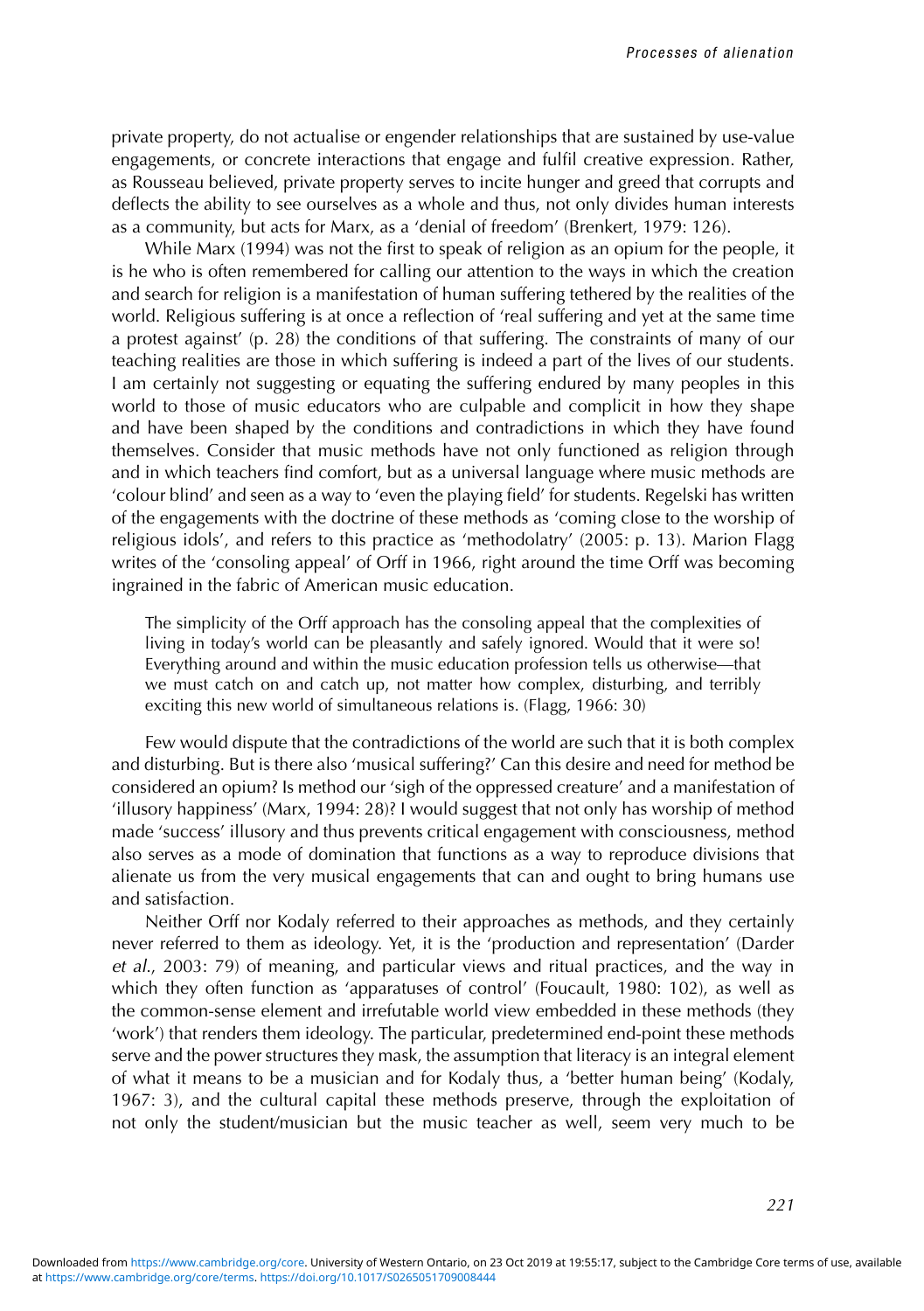*representative of the social problems that lead to what Regelski would refer to as 'of the most profound pragmatic character' (2005: 7).*

*In a world in which access and equity are the current siren call, it behoves us to consider who benefits from what we do, so that the definition of equity and access as providing those that don't have, with the cultural capital and materialistic 'things' that might suggest 'having', and consequently being, is interrogated and challenged. Equity is the critical consciousness necessary to challenge exiting ideologies, propaganda and systems of inequity. It is not an equal chance to embrace the status quo and succeed at a capitalistic version of the American Dream, but rather agency and empowerment to 'achieve active and rewarding musical lives of [our] choice' (Regelski, 2005: 16).*

#### **Some lingering thoughts**

*Bowman (1998) cautions that the production of a commodity 'transforms relations between people into relations between things, and people's lives become increasingly defined by the exchangeability of the commodities they produce' (p. 309). These methods, and the music that is often produced in the systematic engagement with the method, estrange us from an educative process that celebrates creativity and intelligence and can lead us toward, in Marx's (1978) construction, 'deformity*...*idiocy, cretinism' (p. 73). History, for Marx, is this process of estrangement; not only manifested in the product but 'in the act of production – within the producing activity itself' (p. 73). If what we do and love as a basic fulfilment of a human need is used and exchanged for something outside of our critical and reflective engagement then this particular production, and others like it, need to be questioned.*

*Toward the beginning of the paper I referred to Marx's vision of a 'general reconstruction of society' and the 'disappearance of class antagonism' (p. 184). The indiscriminate use of method, any method (including those that may dictate rehearsal techniques and practice techniques) deflects our attention from interrogating issues such as what our purpose would be if a reconstruction of society based upon critically reflective learning framed our engagements. It is not the concept of these methods that needs to be done away with; both Orff and Kodaly envisioned musical processes that sprang from the innate desire to experience and create as a social, musical engagement. Rather, it is a need to interrogate the indiscriminate embracing of these methods as a possible form of control and coercion, as well as the possible appropriation of musicking as a way to increase the social capital of music teachers. It is to imagine that these methods can and have been used as a mode of production in which the division of labour alienates both teacher and student from a form of musicking that, as Marx & Engels (1978) suggest, 'does not belong to [our] essential being' (p. 74). It is to consider multiple contexts as varied as, policy and advocacy efforts, garage band models, quartets and chamber ensembles, that condition our existence and either shape or hinder the possibilities of freedom and fulfilment found in thinking in practice, indeed, musicking, as a call to revolution. It is not just to become more aware, or more critical, but to consciously attend to our own agency as we continually adjust, adapt, rethink and reengage. Marx (1994) speaks of the difficulty embedded in the complexity of this process, and while he refers specifically to religion his words apply to any condition*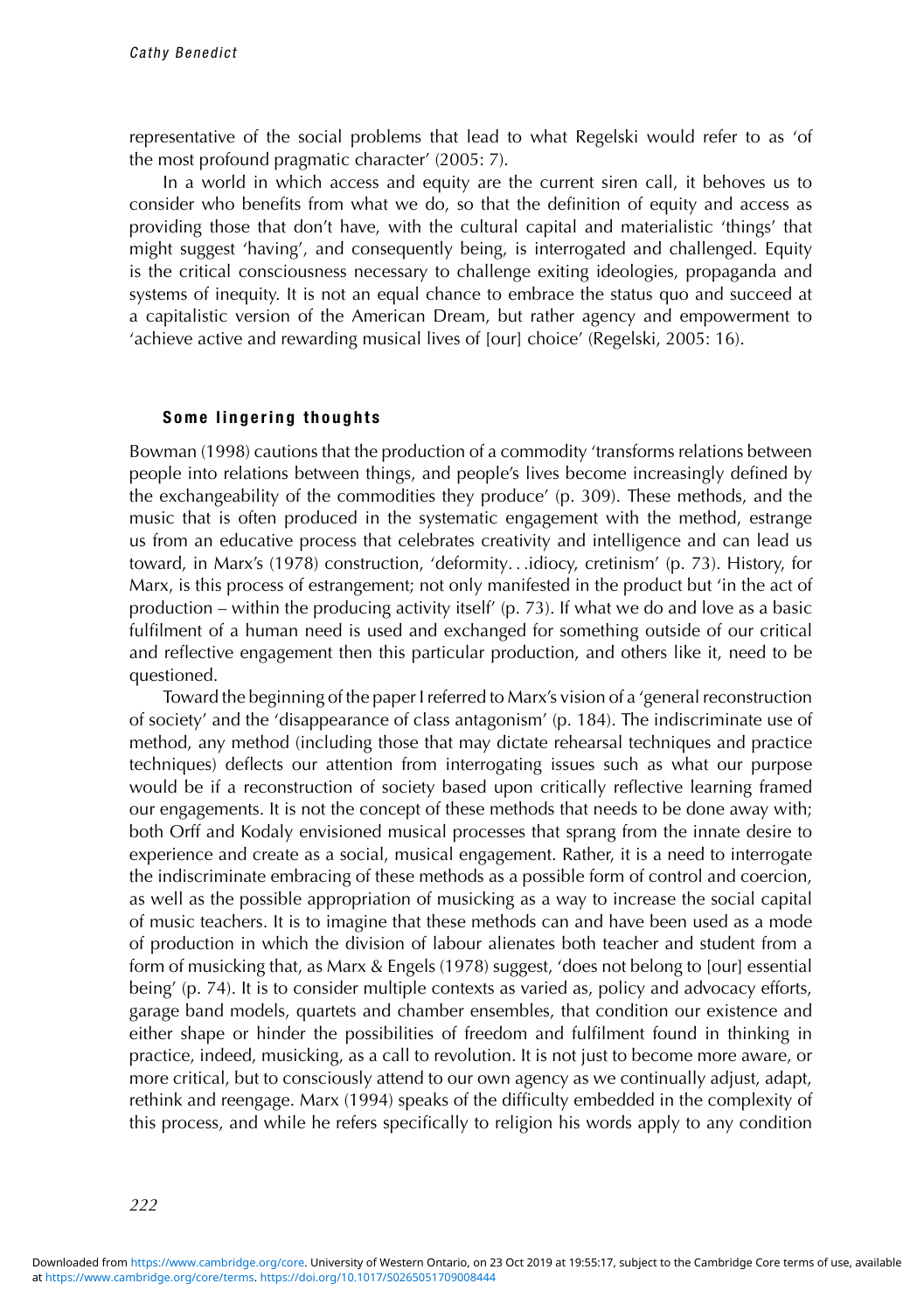*and process that binds and prevents us from 'revolting' against the present conditions of life:*

*The abolition of religion as people's illusory happiness is the demand for their real happiness. The demand to abandon illusions about their condition is a demand to abandon a condition which requires illusions. (p. 28)*

*Would that I could sum this paper up into a nice tidy ending, with something such as, 'Music teachers of the world unite and demand an end to these conditions'. Unfortunately, this reactionary (rather than revolutionary) call seems already ingrained in our profession and has done little to lead us out of models of reproduction and stasis; 'loosing our chains' isn't really something we are prepared to do. Heilbroner (1980) reminds us that a 'Marxian approach to philosophy stresses the production, rather than the passive receipt of knowledge – the involvement of the act of inquiry in shaping, as well as in discovering, knowledge' (p. 31). As our field moves further into discussions that consider political, social and economic aspects, as we attempt to envision music education connected to larger elements of life, and question modes of production as process and sequence that elicit subjugation, what would really be revolutionary would be to abandon illusions of consensus, illusions of worth and illusions of salvation.*

#### **Note**

*1 I choose Orff and Kodaly to situate this investigation because of my intimate knowledge with them and because as they were conceived they lend themselves to analysis of this nature. However, the ordering of the body and the physical embodiment of music toward a very specific goal within a Dalcroze approach could also be examined through this framework, as could The Gordon Music Learning Theory and its 'comprehensive method for teaching musicianship' (The Gordon Institute for Music Learning). The constraints of this paper do not permit an in-depth examination of these approaches.*

#### **References**

*ATALLI, J. (1985) Noise: The Political Economy of Music. Minneapolis, MN: University of Minnesota.*

*BOWMAN, W. (1998) Philosophical Perspectives on Music. New York, NY: Oxford University Press.*

- *BRENKERT, G. (1979) 'Freedom and private property in Marx', Philosophy and Public Affairs,* **8** *(2), 122–147. BRITZMAN, D. (1992) 'Structures of feeling in curriculum and teaching', Theory into Practice,* **31** *(3), 252–258.*
- *BRUNER, J. (1960) The Process of Education. Cambridge, MA: Harvard University Press.*
- *BUTLER, J. (1995) 'Conscience doth make subjects of us all', Yale French Studies,* **88***, Depositions: Althuser, Balibar, Macherey, and the Labor of Reading, 6–26.*
- *CRITCHLEY, S. (2008) Infinitely Demanding: Ethics of Commitment, Politics of Resistance. New York, NY: Verso.*

*DARDER, A., BALTODANO, M. & TORRES, R. (Eds). (2003) The critical pedagogy reader. New York, NY: Routledge-Falmer.*

- ELLIOTT, D. (1995) Music matters: A new philosophy of music education. New York, NY: Oxford University *Press.*
- *FLAGG, M. (1966) The Orff System in today's world. Music Educators Journal,* **53** *(4), 30.*
- *FOUCAULT, M. (1980) Power/knowledge: Selected interviews and other writings 1972–1977. New York, NY: Pantheon Books.*